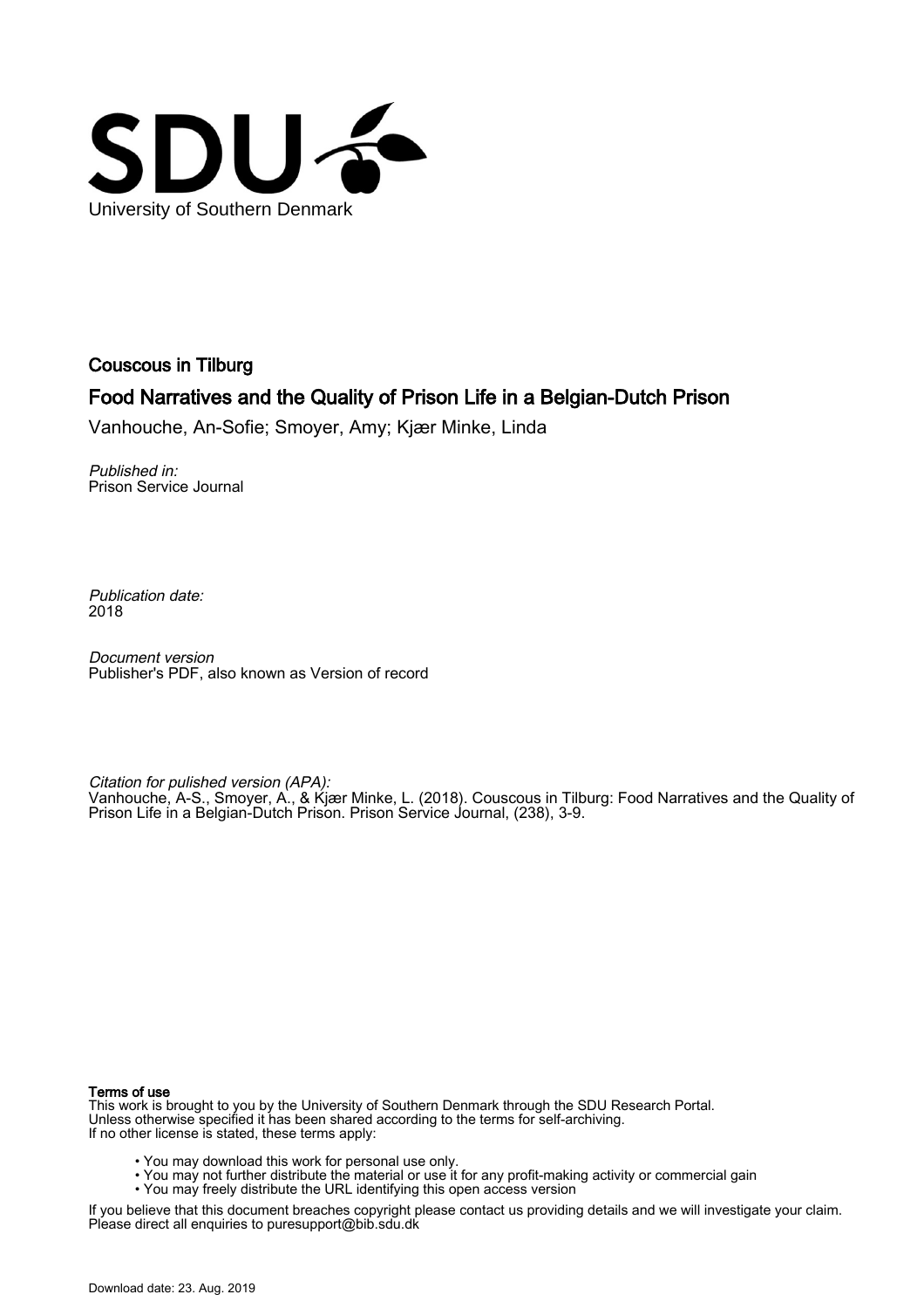# **July 2018 No 238 PRISON SE <sup>R</sup> <sup>I</sup> <sup>S</sup> <sup>O</sup> <sup>N</sup> <sup>S</sup> ERVICE JOURNAL**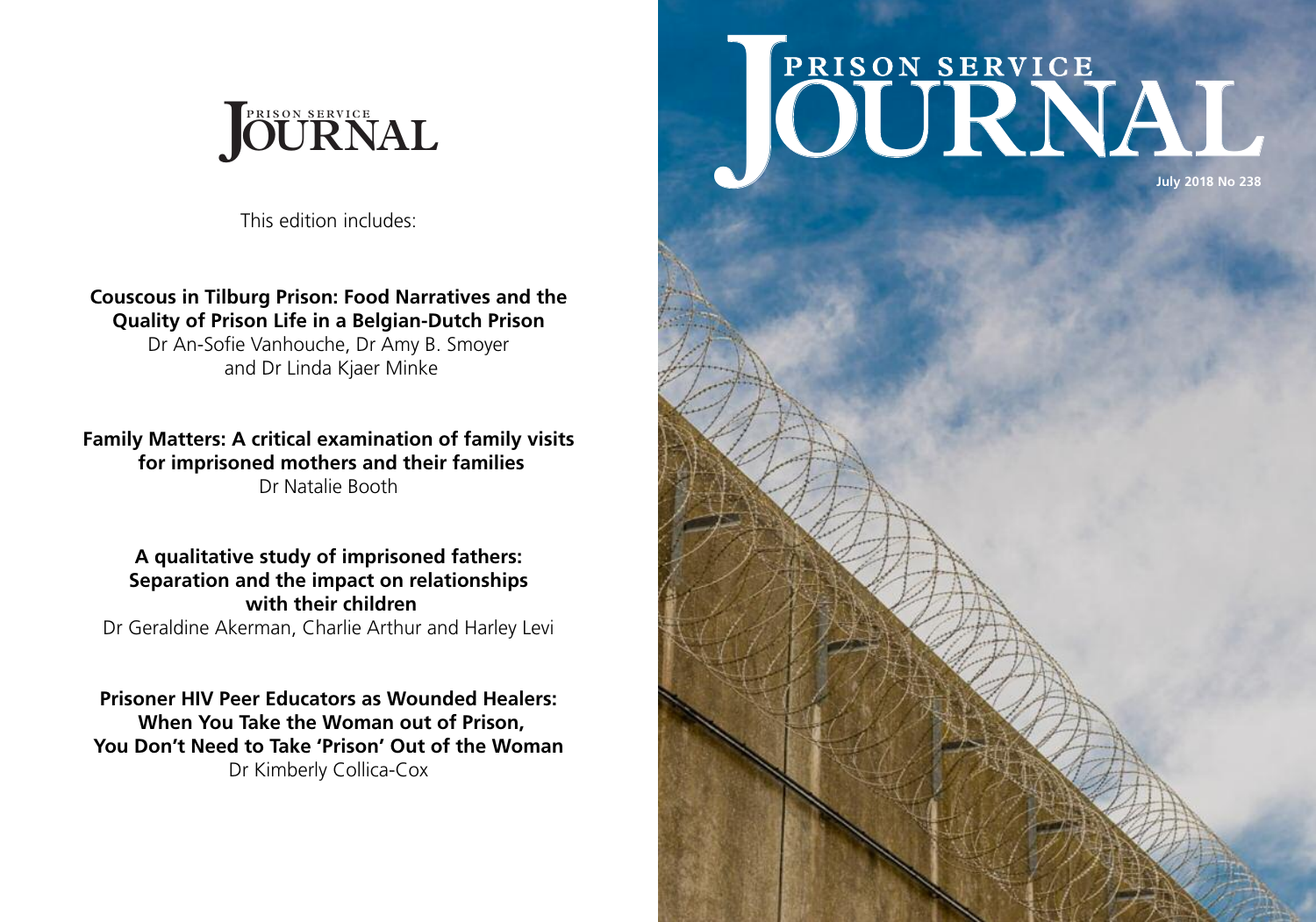# **Couscous in Tilburg Prison** Food Narratives and the Quality of Prison Life in a Belgian-Dutch Prison

Dr An-Sofie Vanhouche works as a postdoctoral researcher at Vriie Universiteit Brussel. Dr Amv B. Smover is *an Assistant Professor at Southern Connecticut State University, and Dr Linda Kjaer Minke is an Associate Professor at the University of Southern Denmark.*

**In February 2010, 500 men incarcerated in Belgium were transferred to the Dutch prison of Tilburg, in order to alleviate Belgian prison overcrowding. Upon their arrival, among the myriad stressors and adjustments that they encountered, they were confronted with a different food system. In Belgium, meals are cooked in an institutional kitchen inside each correctional facility. In Tilburg prison, incarcerated people were served readymade frozen meals that were prepared off-site. At meal times, prisoners heated these meals in microwaves located in their cells. For several years following the transfer, prisoners in Tilburg complained about these frozen meals. For example, after visiting Tilburg prison in 2011, the European Committee for the Prevention of Torture and Inhuman or Degrading Treatment reported that: 'the delegation received a large number of complaints about the quality and method of preparation of the food served in the establishment.' 1**

Eventually, in 2013, Dutch prison authorities changed the food system, introducing a self-catering project that was positively received by prisoners. This project allowed men to cook and prepare their own meals in kitchens located in the housing units, with financial support from the institution. By altering the food systems in this way, the Tilburg prison managed to change it biggest weakness and source of inmate complaints, the prison food system, into one of the

facility's most popular programs. The self-catering system was perceived by the prisoners as a positive and meaningful initiative.

Analysis of the prisoners' perceptions of the frozen meals and the self-catering project, offers an in-depth understanding about the impact of food on the prison environment. While government officials initially dismissed the prisoners' complaints about the frozen meals by describing the nutritional value of the food, this analysis highlights that the prisoners' complaints were not related to nutritional concerns: Their grievances reflected a larger struggle with the detention experience. This article demonstrates the ways in which food-related complaints can reflect a broader perception of the prison system and its overall treatment of prisoners. Using Liebling and Arnold's<sup>2</sup> framework about the moral performance of prisons, this analysis expands understandings about the role of food in penitentiaries.

Prison researchers have historically ignored the centrality of food, leaving the subject in the arena of health care analysis. This is not to say that prison food was totally neglected in previous work, but it has been less than central. More recently however, a growing body of prison researchers have engaged with this topic. These studies provide important insights into the symbolic role prison food can play across a variety of correctional settings. Important themes have emerged, such as how food can reflect ideas of normalisation<sup>3</sup> or less-eligibility.<sup>4</sup> Food is important in the way that prisoners shape aspects of their identity(s): <sup>5</sup> it reflects power relationships

<sup>1.</sup> Council of Europe (2012). Rapport au gouvernement de la Belgique et des Pays-Bas relative à la visite effectuée à la prison de Tilburg par le Comité Européen pour la prévention de la torture et des peines ou traitement inhumains ou dégradants (CPT) du 17 au 19 octobre 2011. Strasbourg: Council of Europe (CPT/Inf (2012) 19).

<sup>2.</sup> Liebling, A., & Arnold, H. (2004). *Prisons and their Moral Performance. A Study of Values, Quality and Prison Life*. Oxford: Oxford University Press.

<sup>3.</sup> Minke, L. K. (2014). Cooking in prison-from crook to cook. *International Journal of Prisoner Health,* 10(4), 228–238; Minke, L.K., & Smoyer, A.B. (2017). Prison food in Denmark: Normal responsibility or ethnocentric imaginations? In P. S. Smith & T. Ugelvik (Eds.), *Embraced by the Welfare State? Scandinavian Penal History, Culture, and Prison Practice.* New York: Palgrave Macmillan Ltd.

<sup>4.</sup> Tomlinson, M.H. (1978). 'Not an instrument of punishment': Prison diet in the mid-nineteenth century. *Journal of Consumer Studies and Home Economics*, 2, 15-26.

<sup>5.</sup> Valentine, G., & Longstaff, B. (1998). Doing porridge. Food and social relations in a male prison. *Journal of Material Culture*, 3(2), 131- 152; Earle, R., & Phillips, C. (2012). Digesting men? Ethnicity, gender and food. Perspectives from a 'prison ethnography'. *Theoretical Criminolog*y, 16(2), 141–156; Smoyer, A.B. (2014). Good and healthy. Foodways and construction of identity in a women's prison. *The Howard Journal*, 53(5), 525–541; Vanhouche, A. (2017). *Prison Cuisines in Europe. A comparative study of prison food systems in Belgium, Tilburg and Denmark*. Unpublished doctoral thesis defended at the Vrije Universiteit Brussel and the University of Southern Denmark.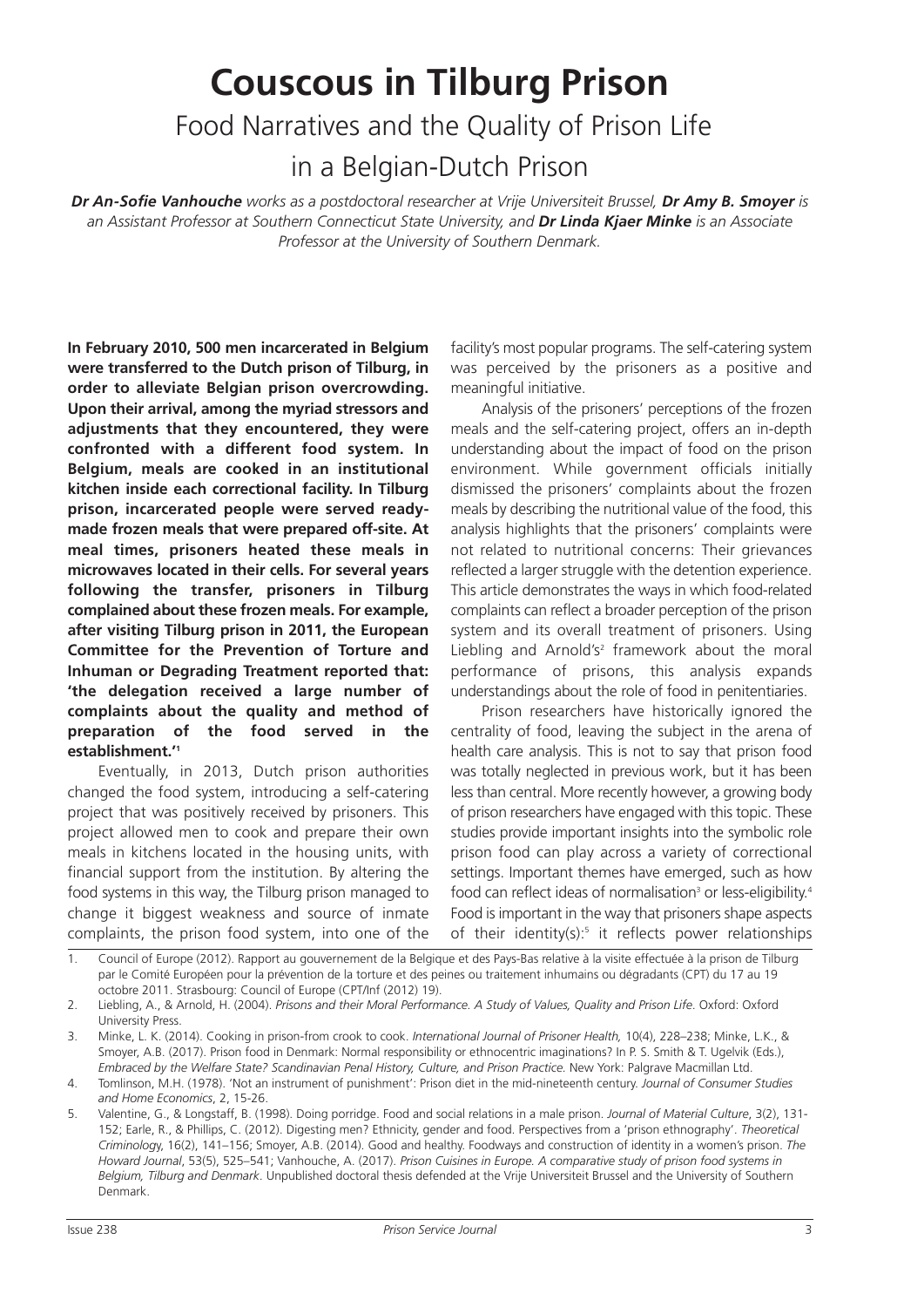between prisoners, <sup>6</sup> and between prisoners and officers or prison authorities. <sup>7</sup> Some studies also show how prisoners use food to fight and resist power. <sup>8</sup> Finally, food can be used as a tool to create or breakdown order in penitentiaries. 9

#### **Methods**

This multi-method qualitative study collected interview data from 27 male prisoners in three phases. <sup>10</sup> Twenty-four (24) interviews were recorded and a verbatim transcription was made. During the other three interviews, participants declined to be recorded. Therefore, notes were made during the conversations. During the first phase of the project, it was noticed that culture strongly influenced food habits and experiences with the prison food system. Therefore, in the next two phases of the study, immigration/residence status, a proxy for culture, was used to ensure a diverse sample. Of the 21 male prisoners who were interviewed during the second and third research phase (when immigration/residence status was used as a selection criteria), 13 prisoners were undocumented and would probably be expelled from Belgium after their imprisonment, one person had an unclear immigration status, seven prisoners had legal residence in Belgium, including four who were Belgian nationals. In terms of their prison food experiences, 24 of the 27 respondents were housed in a group unit where the self-catering project had been introduced. The other three participants had previously stayed on these group units but were removed to a unit with individual cells, including two people who were housed in a unit for vulnerable prisoners.

In addition to these 27 interviews with incarcerated men, eight staff members were interviewed: a prison governor, a nurse, an imam, three prison officers, a Sodexo employee and an accountant. Three months of participant observations were also conducted. These participant observations took place on the housing units, the prison kitchens, and in prisoners' cells. Finally, an analysis of the prison's internal documents related to the organization of food services was carried out. The study used the grounded theory method, as described by Thornberg and Sharmaz, <sup>11</sup> to analyse the data.

A unique feature to this data includes the ability to link changes in the food system to participants' perceptions about prison life. As the prison system modified the food system—transitioning from the frozen meals to the self-catering system—participants' lived experience of incarceration and perceptions of the institution improved. This natural experiment indicates that the theories articulated in previous research about prison food are true: Food matters and is a powerful tool in building the prison experience.

#### **Findings**

Using Liebling's and Arnold's<sup>12</sup> conceptualization of quality of life, this analysis evaluates the performance of this prison experiment by examining the prison's food systems over time. Some of the key aspects of prison life that Liebling and Arnold identified can be linked to our participant's food narratives. These aspects include safety and trust, staff support, humanity, well-being, and personal development.

#### **Food Service in Tilburg Prison**

Prisoners who were transferred to Tilburg from Belgian prisons in 2010 experienced a change in food systems and, from the very beginning, the food served at Tilburg created problems. In 2013, in response to these complaints, prison administrators invited one of the group units to participate in a self-catering project: Distribution of frozen meals would be suspended and prisoners would receive a small allowance to buy and prepare their own meals. Since most of these men

7. Godderis, R. (2006). Food for thought. An analysis of power and identity in prison food narratives. *Berkley Journal of Sociology*, 50, 61–75.

<sup>6.</sup> Minke, L. K. (2014). Cooking in prison-from crook to cook. *International Journal of Prisoner Health,* 10(4), 228–238.

<sup>8.</sup> Valentine, G., & Longstaff, B. (1998). Doing porridge. Food and social relations in a male prison. *Journal of Material Culture*, 3(2), 131- 152; Smith, C. (2002). Punishment and pleasure. Women, food and the imprisoned body. *Sociological Review,* 50(2), 197-214; Godderis, R. (2006). Dining in. The symbolic power of food in prison. *The Howard Journal of Criminal Justice*, 45(3), 255–267; Brisman, A. (2008). Fair Fare?: Food as Contested Terrain in US Prisons and Jails. *Georgetown Journal on Poverty Law and Policy,* 15(1), 68-145; Ugelvik, T. (2011). The hidden food. Mealtime resistance and identity work in a Norwegian prison. *Punishment and Society,* 13(1), 47–63; Smoyer, A.B. (2014). Good and healthy. Foodways and construction of identity in a women's prison. *The Howard Journal*, 53(5), 525–541.

<sup>9.</sup> Sparks, R., Bottoms, A., & Hay, W. (1996). *Prisons and the Problem of Order.* Oxford: Clarendon Press; Earle, R., & Phillips, C. (2012). Digesting men? Ethnicity, gender and food. Perspectives from a 'prison ethnography'. *Theoretical Criminology*, 16(2), 141–156.

<sup>10.</sup> The data in this article are gathered and analysed in light of the PhD study of An-Sofie Vanhouche on prison food. The project was funded by the Research Foundation Flanders and was supervised by Prof. Dr. Kristel Beyens (Vrije Universiteit Brussel), Dr. Linda Kjaer Minke (University of Southern Denmark) and Prof. Dr. Peter Scholliers (Vrije Universiteit Brussel).

<sup>11.</sup> Thornberg, R. & Charmaz, K. (2013). Grounded Theory and Theoretical Coding. In U. Flick (ed.), *The Sage Handbook of Qualitative Data Analyses*. London: Sage.

<sup>12.</sup> Liebling, A., & Arnold, H. (2004), Prisons and their Moral Performance. A Study of Values, Quality and Prison Life, Oxford: Oxford University Press.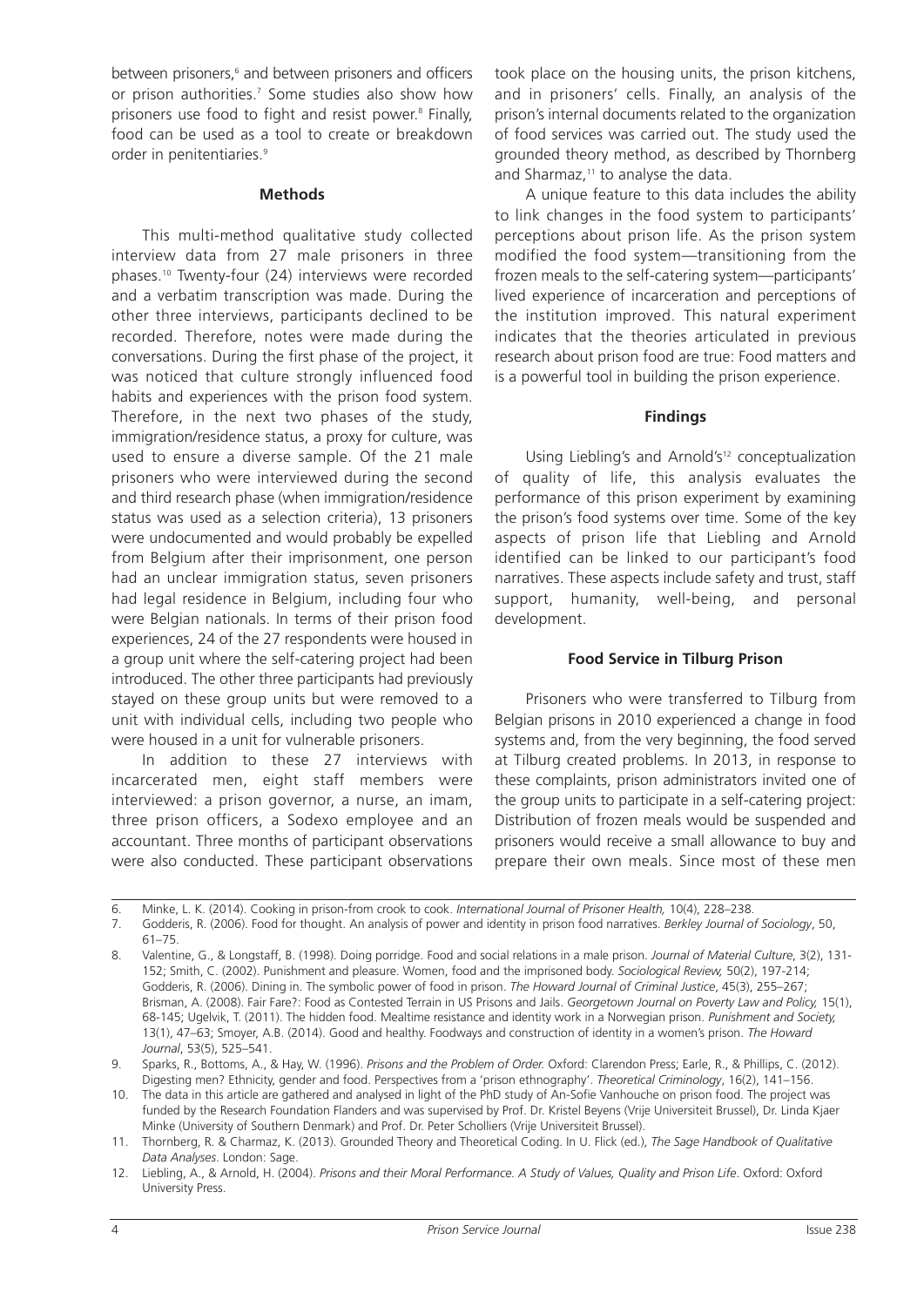already cooked for themselves at their own expense, they were willing to join. In total, about 300 incarcerated men joined the project. Only the intake cell, where men were first housed upon arrival to the prison, continued to use frozen microwaveable meals to ensure newcomers had something to eat. After a week, these newly arrived prisoners could elect to join the self-catering project.

Prisoners who joined the self-catering project received 12.50 EURO a week to buy food for seven meals. Some basic staples (e.g. bread, spread, fruit, and desserts) were provided by the institution. Prisoners could spend this 12.50 EURO on a Sodexo canteen list that was specifically established for the project. The self-catering commissary list was limited to ingredients for cooking, snack foods, like chips and cookies, were not included. Prisoners had access to an

industrial kitchen on the wing for about one hour per day. A small work space in the cells facilitated the use of the larger kitchen by allowing prisoners to prepare and cut all of their ingredients beforehand. Usually the men formed food groups that included from two to eight other men in order to cut costs.

#### **Humanity**

One major theme that arose in prisoners' narratives was the link between food and their

humanity, a relationship that improved over time. In the Belgian prisons, prior to their transfer to Tilburg, all meals were prepared in an on-site, institutional kitchen. Being able to eat only what the system put in front them—'They choose what you'll eat.' (PT#1) felt unacceptable. When they moved to Tilburg, prisoners experienced their food conditions worsened. The frozen meals were described by participants as unpalatable meals and inhumane. Participants maintained that the frozen meals denigrated them, treating them worse than animals. From the very start of the study, this perception was clear:

*I explain the topic of my research to prisoners on the courtyard. One of them immediately reacts by stating that the food [deep frozen ready-made meals] is inedible. Others shout 'dog food'. One of them jokes that even his dog would not eat it. (Observations, June 25, 2013)*

One major theme that arose in prisoners' narratives was the link between food and their humanity, a relationship that improved over time.

When self-catering was introduced and participants had the opportunity to cook their own meals, their prison experience changed. The autonomy and choice they experienced from preparing their own meal made the prison seem more humane. As a participant puts it:

*You can make your own choice in what you eat and what you don't want to eat. Listen, in Belgian prisons, they choose what you'll eat. And of course, you have to eat what you get on your plate. This is not the case here. You can make your own choices. That's nice. (PT#1)*

This participant's narrative suggests that selfcatering supports their humanity by allowing them to

> control the food that they choose to consume. The link with Sykes<sup>13</sup> deprivation of autonomy is stark: 'Most prisoners, in fact, express an intense hostility against their far reaching dependence on the decisions of their captors. The restricted ability to make choices must be included among the pains of imprisonment.'

> When prisoners are suddenly given the ability to make choices about their own personal food intake, it comes as no surprise that they experienced this choice as one of the greatest

advantages of the self-catering system. Participants reported that they felt treated as a person again, not as a prisoner.

#### **Identity**

Participants also described how the self-catering system enhanced their capacity to create a non-prisoner identity in the penitentiary. For example, one prisoner described his dissatisfaction with the deep frozen readymade meals because they were inconsistent with his cultural/ethnic identity, different from the cuisine he would eat at home: 'First, they gave us the food in a plastic box. Nobody could eat it….One time I ate it but I didn't like it. I prefer my cuisine' (PT# 3). For this study participant, the frozen meals were very different from what he would normally eat and being forced to eat tasteless food was a central pain of imprisonment. It was not uncommon for participants to report that they did not feel the frozen meals reflected the culture to which they were accustomed, their 'normal' baseline.

13. Sykes, G. (1940). *The Society of Captives. A Study of a Maximum Security Prison*. New Jersey: Princeton University Press: 73.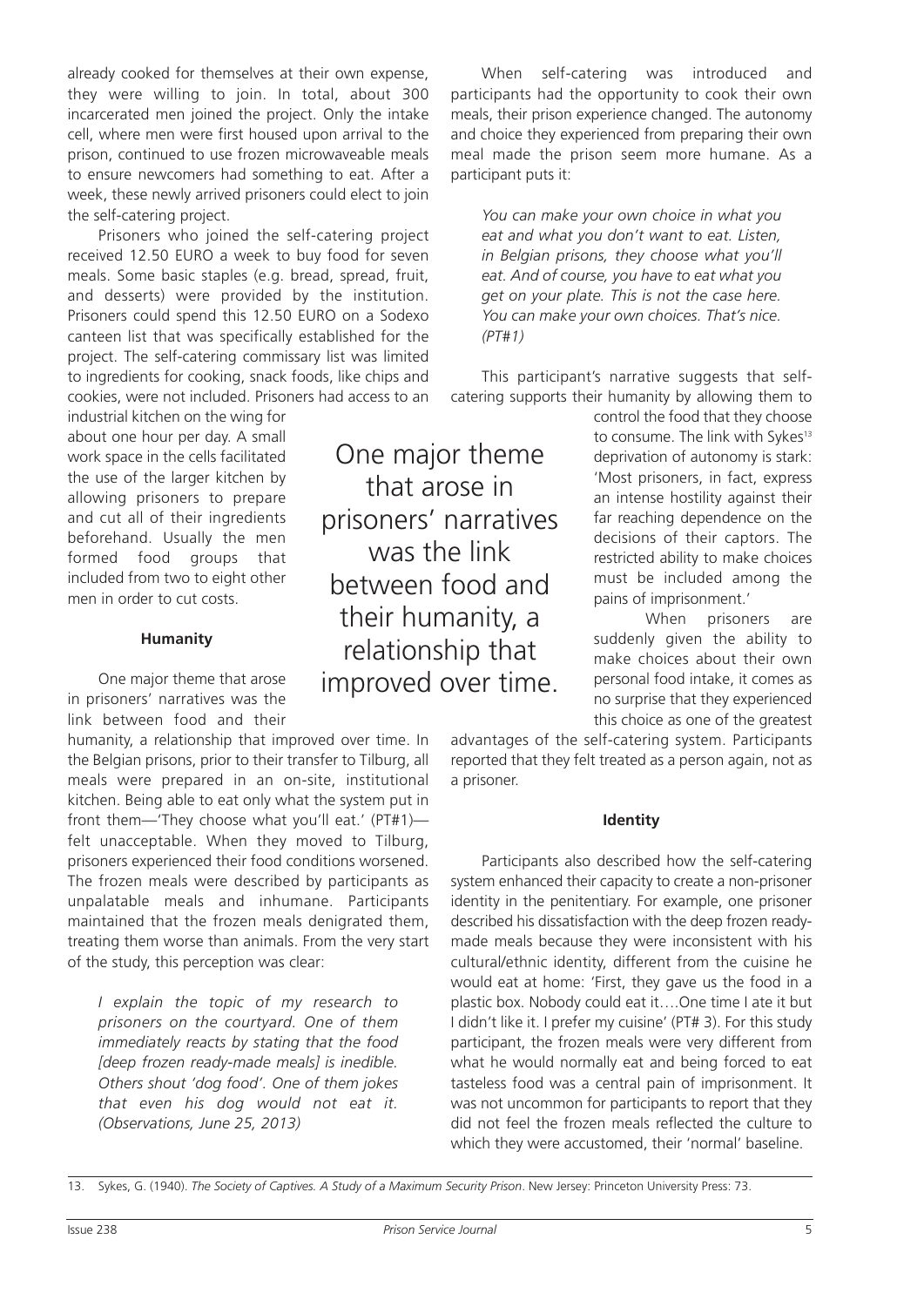These perceptions of the frozen meals contrasted with prisoners' comments about the self-catering system. Self-catering allowed prisoners to control and shape their personal identities through food. <sup>14</sup> A participant explained:

*I was eating the food from the prison in Belgium [the food prepared in the industrial kitchens] and suddenly when someone gives you your dish … like I am Indian…I will prefer my Indian dish. I want, I don't know what is in the box [ready-made meals in Tilburg], rice or whatever they make, I don't know. So they [other 'Indian' prisoners who participate in the self-catering project] just came to me and they said 'Okay we make this food' …. I said: 'Waaaw this is not like a prison!'' (PT #4)*

After eating cafeteria food in Belgium and frozen meals at Tilburg, being able to eat a meal that had been prepared in the selfcatering kitchen made this participant's food experience seem 'not like a prison,' but like what he would eat at home. The food cooked in the self-catering space connected to his non-incarcerated community and identity. The selfcatering system allowed men to use distinct preparation methods, including specific ways of

seasoning and habits of consumption. For example, one prisoner explained how he was very particular about his spices and preferred to eat on his own instead of adapting his meals to the group:

*Pistachio and baklava, you maybe know it. They grow in my city. If you buy them in a Turkish shop, it mentions [name of city anonymized], that's my city… Our cuisine is very spicy. We eat very spicy but not all people like that here. I tried to add the spices after the cooking but that doesn't taste the same. (PT#9)*

#### **Staff Interaction and Support**

A third theme in the participants' narratives relates to the quality of support and interaction between staff and inmates. Study data illustrates how food systems can allow for staff interaction with

Self-catering allowed prisoners to control and shape their personal identities through food.

prisoners that demonstrates staff is listening to prisoners' complaints and trying to resolve them. The self-catering system was a response to the men's complaints about the food. This experience of being heard had a tremendous impact on the study participants who were overwhelmingly positive about their interaction with the Dutch staff. A prisoner described these positive relationships:

*The social contact between staff and prisoners is much better […] you often notice it when people arrive…so they [officers] say their first name: 'I'm this person, who are you?' You are not used to it. In Belgium everything is behind glass, behind bars, no contact, you always must say 'chief, chief, chief', here we can use their first name. And that makes it quieter. It's more relaxed. You can ask everything. (PT#8)*

> Since prisoners felt staff was listening to their requests, the food system was regularly discussed with officers. In recognizing the disadvantages of the frozen meals, the staff demonstrated empathy and support for inmates. One participant explained (emphasis added): 'Before, we received black boxes [ready-made meals]. But we complained, complained, complained and, in the end, *they*

*listened*.' (PT# 2). That complaints were actually reviewed and used to reform prison policies instilled confidence among the participants about the staff and their own ability to contribute to prison decision-making. These positive relationships did not only reflect prisoners positive approach towards staff but also staff's approach towards prisoners. In line with the study of Earle and Philips,<sup>15</sup> these findings indicate that self-catering systems allow staff to afford some level of trust towards the prisoners, in particular prisoners' ability to organize the cooking activity. One officer stated:

*We also told them: 'Listen guys, we offer you this opportunity but expect you to stay calm and to clean the place. If you don't do that, the kitchen remains closed.' So it's for their own good and they encourage each other: 'You need to behave, if not, we can't cook for a week.' (OT#1)*

<sup>14.</sup> See also: Earle, R., & Phillips, C. (2012). Digesting men? Ethnicity, gender and food. Perspectives from a 'prison ethnography'. *Theoretical Criminology,* 16(2), 141–156; Minke, L. K. (2014). Cooking in prison-from crook to cook. *International Journal of Prisoner Health*, 10(4), 228–238.

<sup>15.</sup> Earle, R., & Phillips, C. (2012). Digesting men? Ethnicity, gender and food. Perspectives from a 'prison ethnography'. *Theoretical Criminology*, 16(2), 141–156.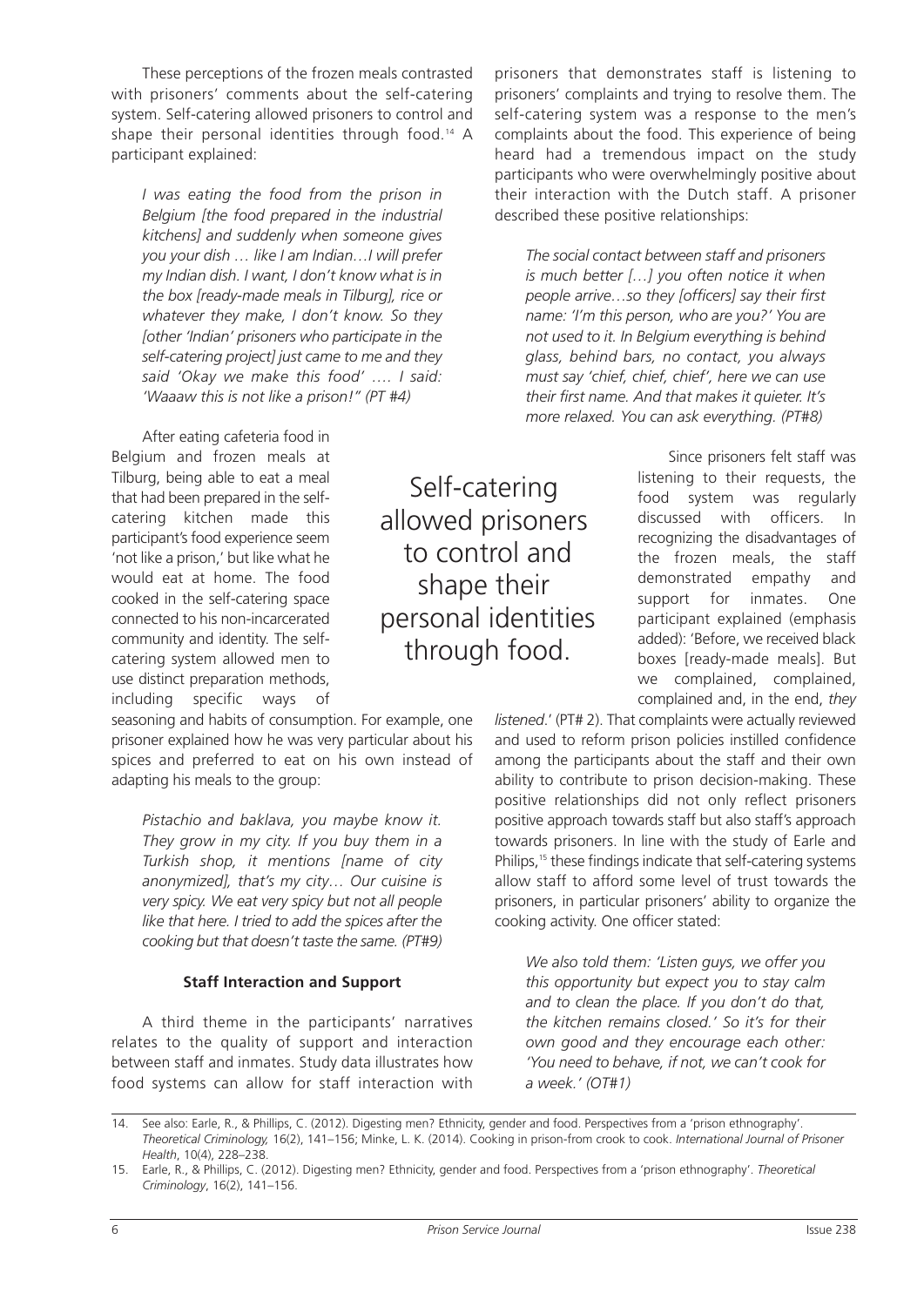The attitudes and activities of officers can have a major impact on prisoners' experiences and are central to prison life. This example of how both groups, prisoners and officers strived to improve the food systems, serves as a clear example of how positive relationships between staff and prisoners can be developed within an institution.

#### **Trust and Safety**

A fourth theme relates to trust and safety. Participants described poor quality pre-prepared meals as being a source of deep dissatisfaction and potential disruption. When the facility converted to a selfcatering system, participants reported that prison safety improved because prisoners were no longer angry about the food. The increased freedoms afforded to prisoners through the self-catering system created a

better atmosphere in prison and decreased hostility because they were able to prepare and eat decent meals.

The self-catering system, however, was not without safety issues. Specifically, there were concerns about making knives available to prisoners for cooking purposes. However, participants described these concerns as unfounded:

### *I saw people in Belgium who*

*were very aggressive. They come here and are not aggressive anymore…nobody does something with these knives. I'm here for a year now, I don't see anyone being killed or something else… (PT#5)*

As this participant explains, the dynamic prison environment in Tilburg, which included a variety of activities, reduced stressed and aggressive incidents. This impression was shared by the social and psychological staff from Belgium who temporary worked in the Tilburg penitentiary. Participants suggested that the trust they received from officers by being allowed to handle sharp utensils afforded a mutual sense of respect that encouraged them to follow prison rules. In short, participants experienced the self-catering regime, in which potentially dangerous objects were given to them, as safer than the traditional prisons where they had no access to knives but spend lots of time in their cell. The selfcatering system allowed for more positive relationships with staff and experienced lower levels of stress. One of the prisoners explained this feeling:

The attitudes and activities of officers can have a major impact on prisoners' experiences and are central to prison life.

*Why I say that it is better here? Because I already have my problems […] I go to the recreation [where the kitchens are], I cook. You forget your problems a little bit because you do something. It's different from when you're constantly locked up. (PT#10)*

This respondent related time out of the cell to the relaxed environment that was created thanks to the presence of activities.

Other trust issues that arose from the selfcatering system related to food sharing. The participants descriptions of this type of interaction made visible the trust, or lack thereof, that existed between incarcerated people and correctional officers. It was not uncommon for prisoners, who were very proud of the meals they prepared, to offer officers a plate. While prison rules prohibit officers from

> accepting any goods or services from prisoners, some officers accepted these invitations to eat together with the prisoners and most prisoners experienced this interaction as a positive element in their relationship. Other officers refused to share meals with prisoners. This rejection was interpreted as a clear lack of trust from officers towards prisoners. During the participant observations the following incident took place:

*I walk with the prisoners back to their cells. They ask if I want to taste their home-made lasagna. I sit with them in their cell and eat. A bit later X [name of one of the officer anonymized] enters the place. The prisoners offer her some lasagna. She gets irritated and tells she is not allowed to taste their food. She explains prisoners might abuse it later to ask a favor in return. Moreover, she adds that prisoners can offer her contaminated food… then, she leaves the cell and the prisoners are clearly annoyed by the incident. They ensure me that I should not believe her and claim she always exaggerates. They add everyone hates this officer due to this kind of behavior.* (Fieldnotes, January 29, 2015)

This example about the sharing of meals illustrates a central operational dilemma for correctional staff: the tension between balancing trust and relationships with security. In monitoring the self-catering system and other prison activities and supervision officers reported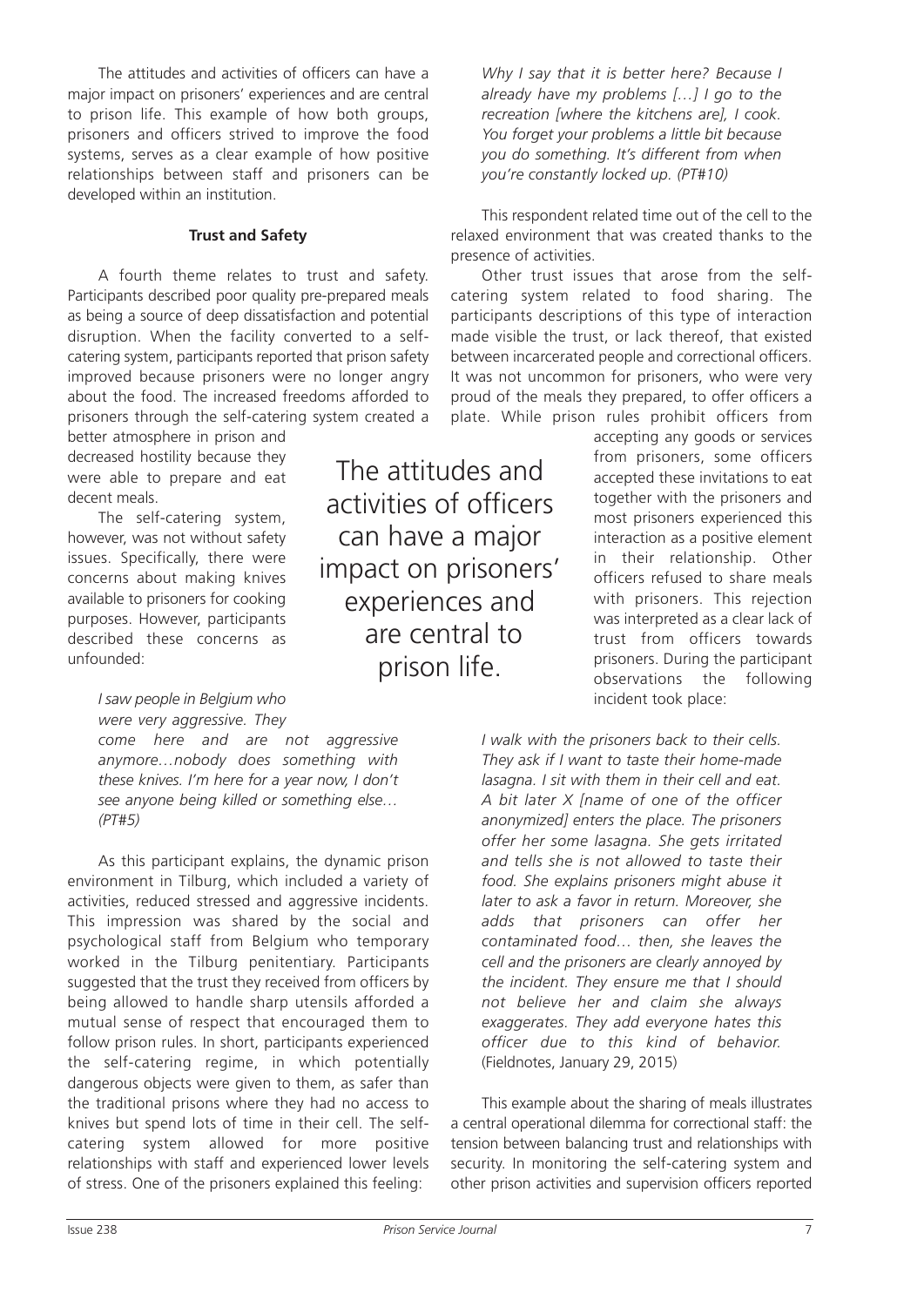struggling to balance seeming conflicting roles and responsibilities. On the one hand, staff seek to maintain order and security by controlling activities and keeping a distance. On the other hand, the prison aims to support and motivate prisoners to live a life without crime after their release. Staff reported conflicting views about how to best balance their role as a prisoner-officer, along the continuum between too soft and too strict. According to some, sharing food enabled to show appreciation for the work of prisoners and even learn from them through the sharing of recipes. Other officers believed certain barriers had to be maintained and were afraid prisoners would contaminate the food or ask a favor in return. Each officer decided which approach suited him/her best.

Finally, participants reported that the self-catering system bolstered relationships of trust between

prisoners. In line with the results of Minke's<sup>16</sup> study on prisoners' food groups in Denmark, the cooking groups that were formed at Tilburg allowed people developed alliances through these cooking partnerships. The financial support from the institution during the selfcatering project also decreased the pressure on prisoners with more resources to share money with others. Although income inequality did not disappear completely with institutional support, 12.50 EURO is a modest allowance, prisoners witnessed how this institutional support created more material equality between them and built trust by reducing stealing and subordination. A prisoner explains:

> *Before we received this 12.50 EURO, there were some prisoners with whom I shared a cell, they just arrived and didn't have money on their account. And I was there for a longer time, so I had to financially support them… So these first months, I had to buy my own food and that of others… I did it voluntary because I cannot sit there and eat my meal in front of them…. [Now] when someone is new, they receive 12.50 EURO on their account… [Before the allowance was introduced] I spend between 400 and 450 Euros every month. (PT #2)*

For this individual, providing financial support for newly incarcerated people was an expensive endeavor. The introduction of a basic food allowance for all

prisoners, lifted the responsibility of providing for other from him.

#### **Well-being and Personal Development**

Participants' narratives clearly linked food to wellbeing and personal development. While it is possible that the frozen meals, designed and approved by prison nutrition guidelines and dietary staff, were more nutritious than the meals they prepared on their own, participants overwhelmingly perceived their own cooking to be more healthy. A participant who was interviewed before the introduction of the selfcatering project claimed that:

*They say even outside prison, it's not healthy to eat microwave food. In here, you don't get*

Self-catering allowed prisoners to enact eating habits and methods of meal preparation that they understood as healthy and fit for daily human consumption.

*anything else. Sometimes I wonder if you eat it every day, two years in a row, would you get problems with your health? So I don't eat it every day. I throw it away. (PT #7)*

Self-catering allowed prisoners to enact eating habits and methods of meal preparation that they understood as healthy and fit for daily human consumption.

Similarly, allowing prisoners to be involved in health enhancing behavior (i.e. the preparation of fresh meals) promoted personal

development. The tedium of incarceration is often discussed by prisoners as they search for ways to pass their time in a meaningful way. One participant noted: '[With self-catering] Time goes faster, yes. I think it goes faster. You can do more, you can exercise, you can prepare your food. You can keep yourself busy, not as in Belgium' (PT #8).

For some participants it was just nice to spend their time cooking, while others felt it improved their cooking skills and it enabled them to learn from their peers.

*And now it's getting better [compared to when they served pre-prepared meals]. Because you know, every country, they have their own food, as you know. And then it depends how you deal with it. I'm a*

<sup>16.</sup> Minke, L. K. (2014). Cooking in prison-from crook to cook. *International Journal of Prisoner Health*, 10(4), 228–238.